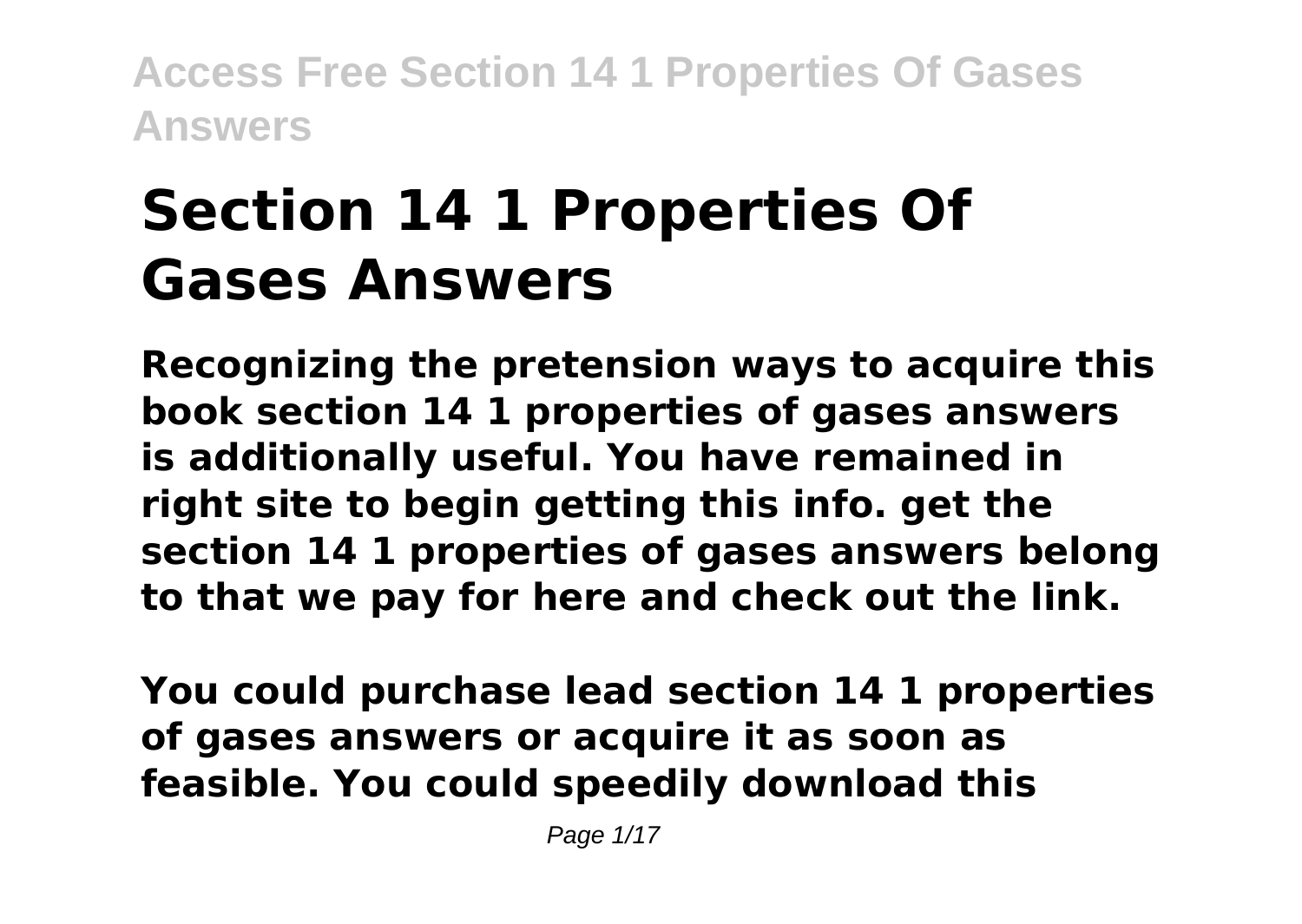**section 14 1 properties of gases answers after getting deal. So, like you require the book swiftly, you can straight get it. It's therefore agreed simple and so fats, isn't it? You have to favor to in this impression**

**AvaxHome is a pretty simple site that provides access to tons of free eBooks online under different categories. It is believed to be one of the major non-torrent file sharing sites that features an eBooks&eLearning section among many other categories. It features a massive database of free eBooks collated from across** Page 2/17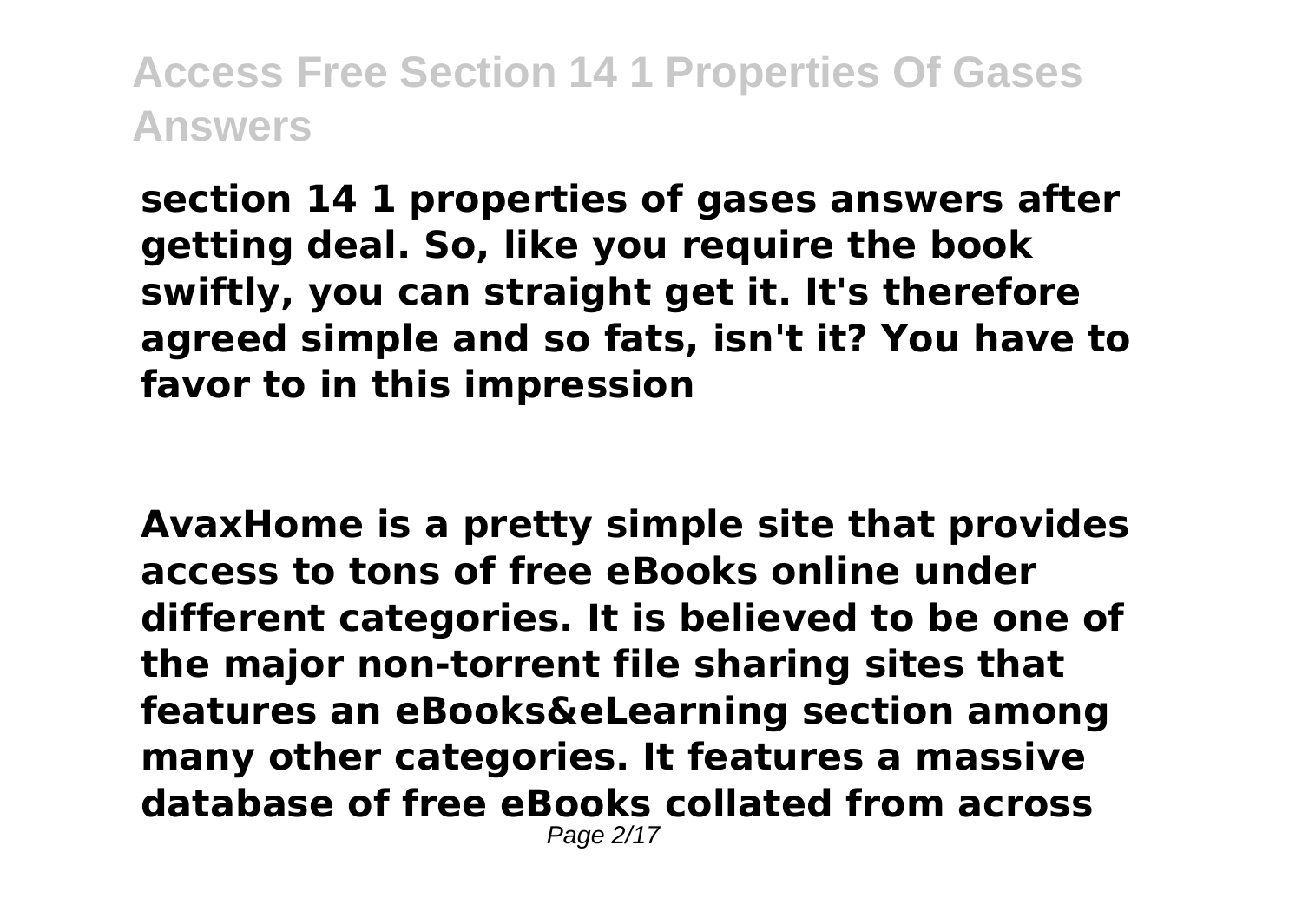**the world. Since there are thousands of pages, you need to be very well versed with the site to get the exact content you are looking for.**

**Properties of Structural-Steel Shapes -**

**Cengage**

**As stated in the original Section 4(f) legislation of 1966 and its revisions (1968 and 1983), Section 4(f) protects the following basic types of properties: publicly owned park and recreation areas that are open to the general public, publicly owned wildlife and waterfowl refuges, and public or privately owned historic** Page 3/17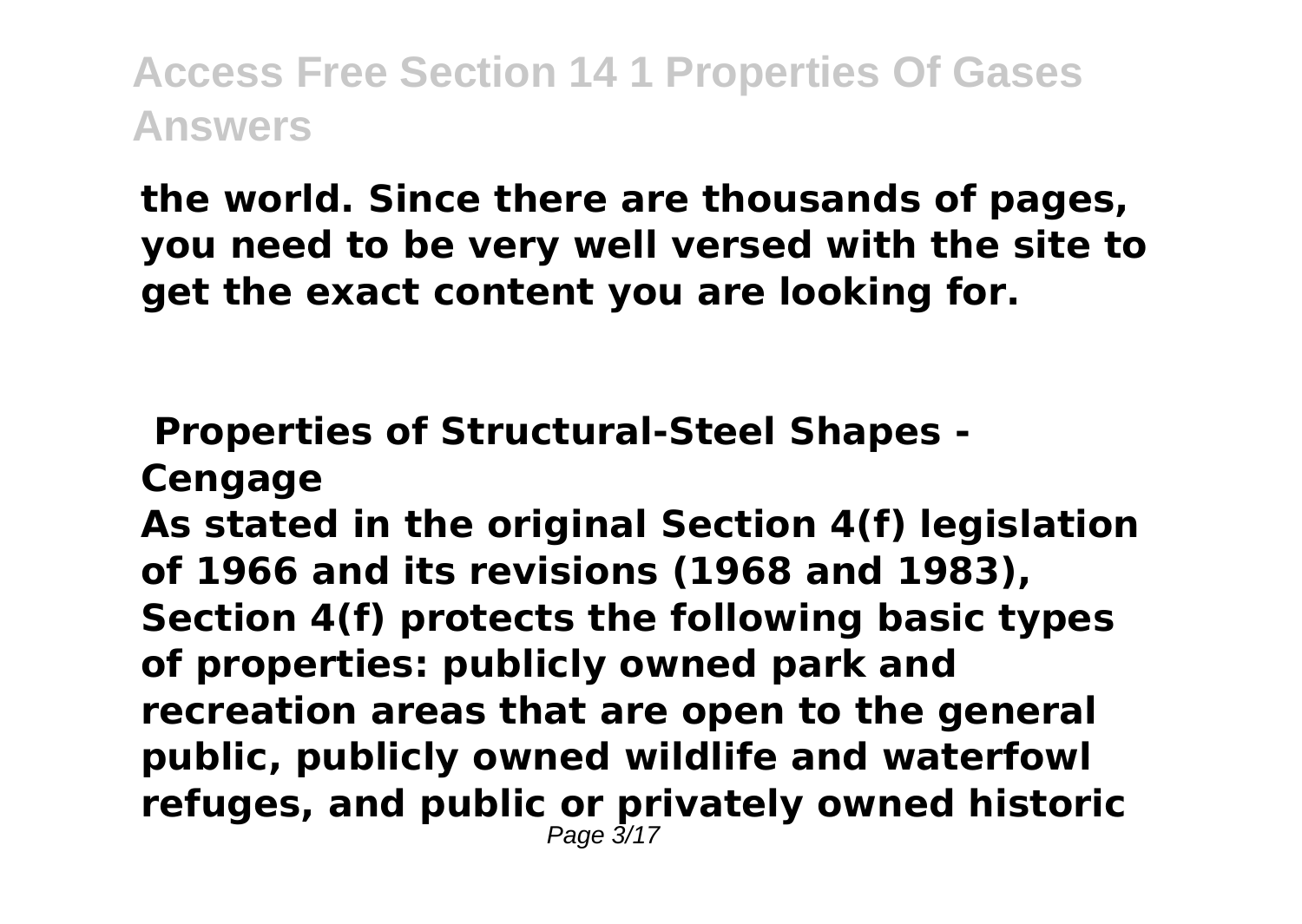**sites.**

**Section 14 transfers - allangray.co.za Section 4(f) Properties PARKS, RECREATION AREAS, AND REFUGES Defining Criteria. Parks, recreation areas, and refuges are three common types of properties protected by Section 4(f). In order to qualify as a park, recreation area, or refuge under the statute, a property must meet all of the following criteria:**

**Section 4(f) Properties - US Department of Transportation Unless proxies, consents, or authorizations in** Page 4/17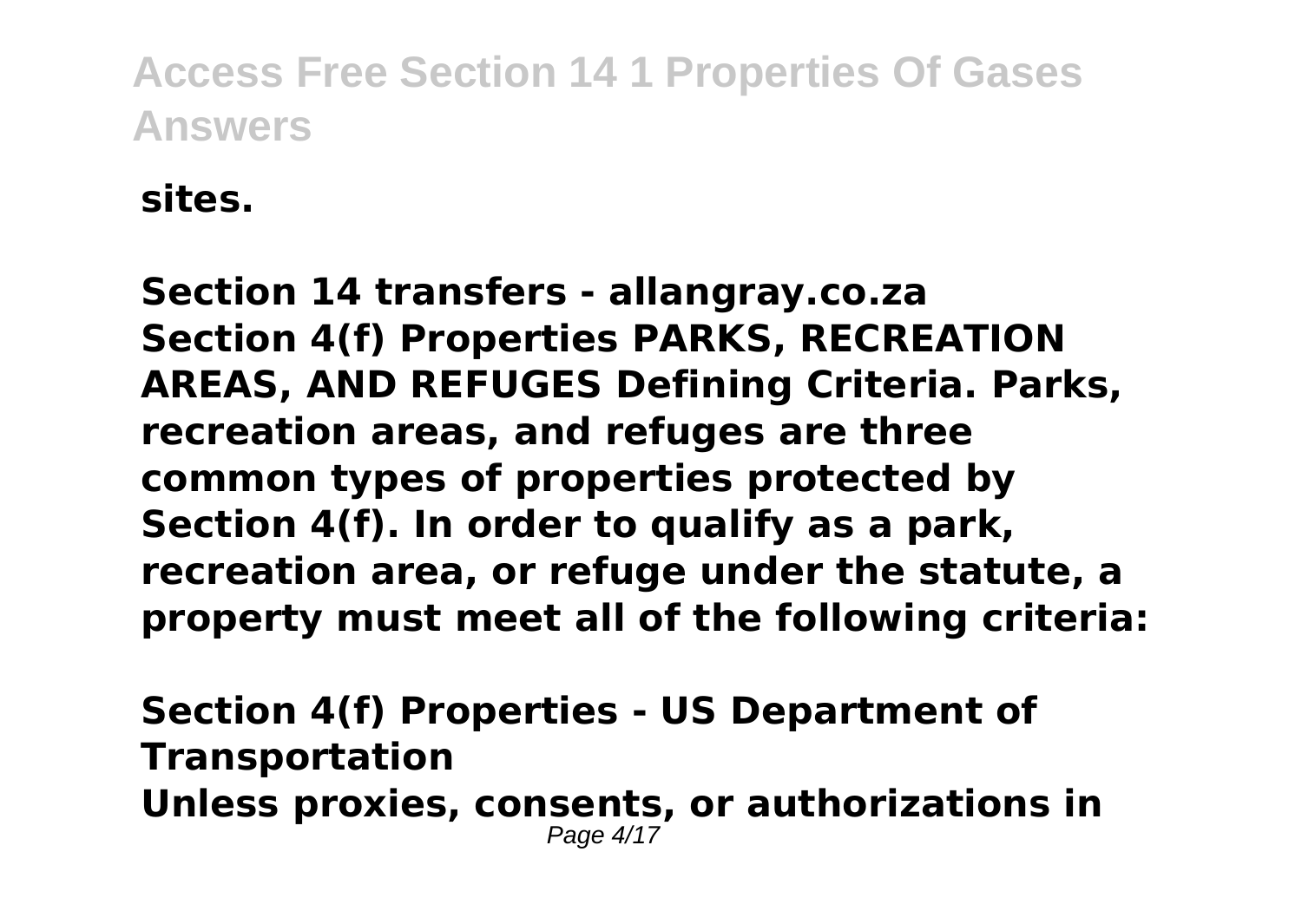**respect of a security registered pursuant to section 78l of this title, or a security issued by an investment company registered under the Investment Company Act of 1940 [15 U.S.C. 80a–1 et seq.], are solicited by or on behalf of the management of the issuer from the holders of record of such ...**

**Section Properties Area Moment of Inertia of Common Shapes ...**

**§14. Donation, Loan, or Pledge of Public Credit Section 14.(A) Prohibited Uses. Except as otherwise provided by this constitution, the funds, credit, property, or things of value of the** Page 5/17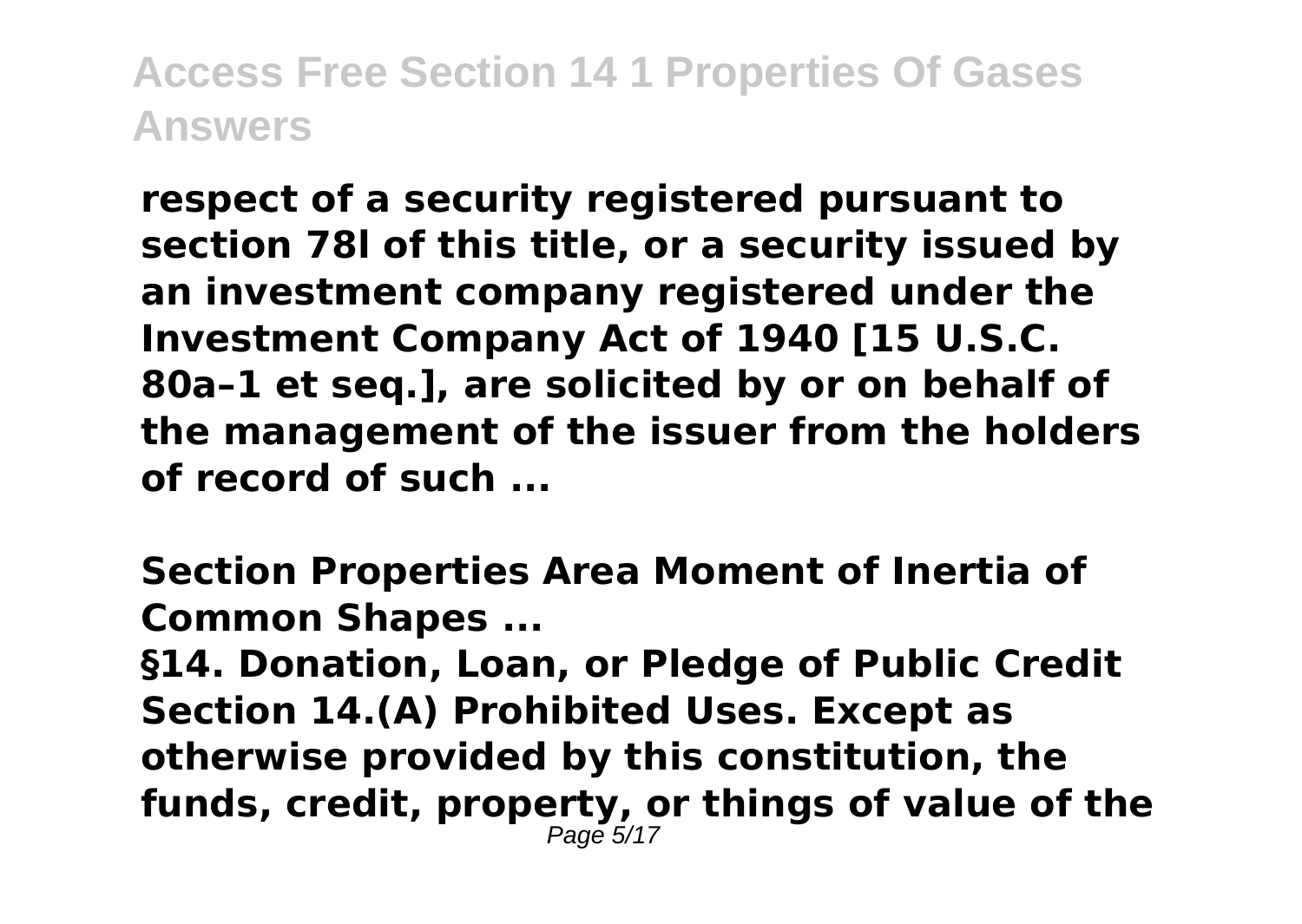**state or of any political subdivision shall not be loaned, pledged, or donated to or for any person, association, or corporation, public or private.**

**SECTION 14.1 PROPERTIES OF GASES(pages 413–417) - MAFIADOC.COM SECTION 14.4 GAS MOLECULES: MIXTURES AND MOVEMENTS 1. A gaseous mixture consisting of nitrogen, argon, and oxygen is in a 3.5-L vessel at 25 C. Determine the number of moles of oxygen if the total pressure is 98.5 kPa and the partial pressures of nitrogen and argon are 22.0 kPa and 50.0 kPa, respectively. 2. Compare the**  $P$ age 6/17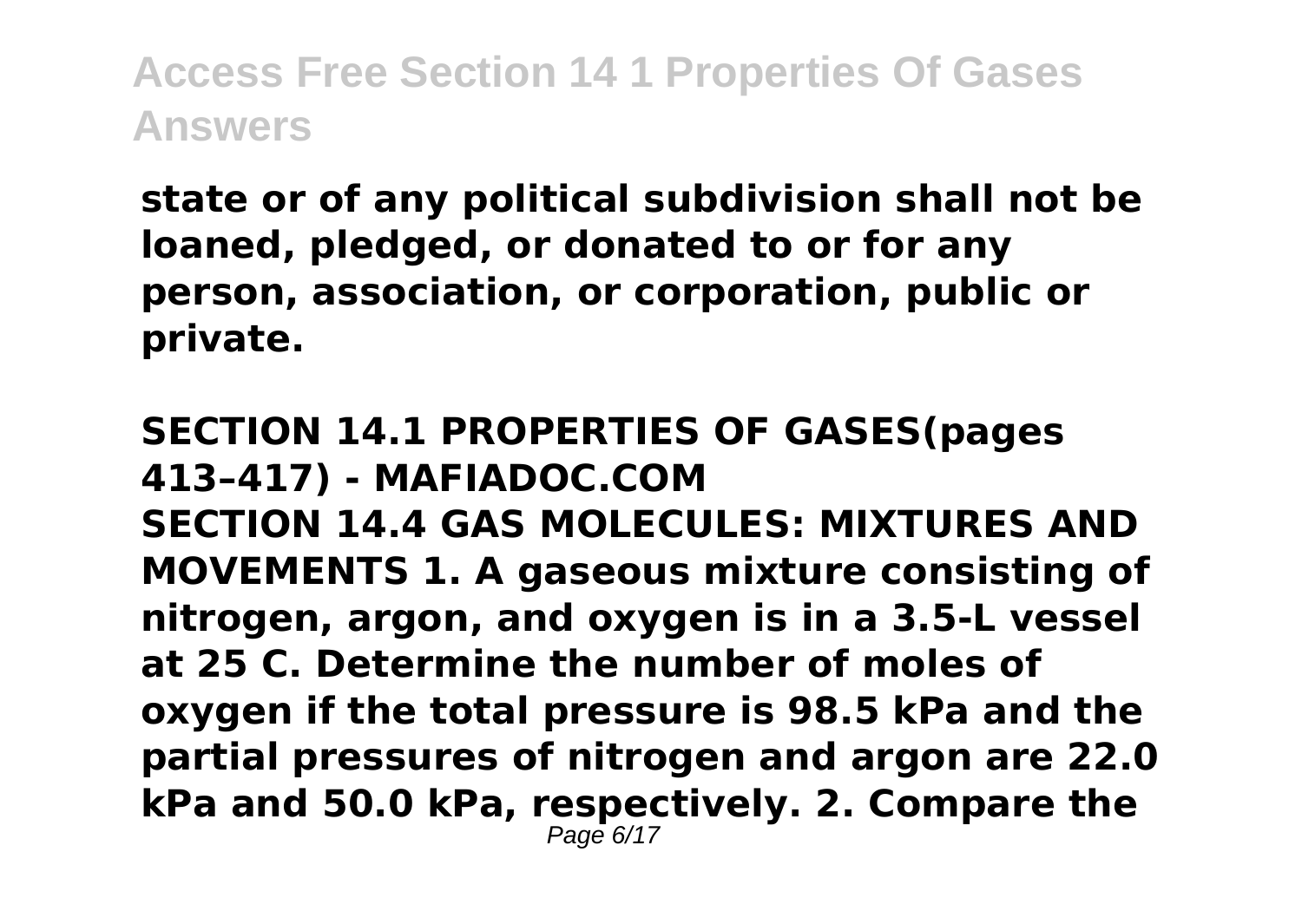### **effusion rates of O**

**Assessment Acid-Base Titration and pH Structural Shapes Properties Resources The following webpage tool gives you access to AISC's structural steel shapes in the U.S. This tool is useful in the design process as a reference to determine the general availability, engineering design data of specific structural steel shapes.**

**14.1 Classification of the Elements Section Review Tables1through13summarizesectionproperties** Page 7/17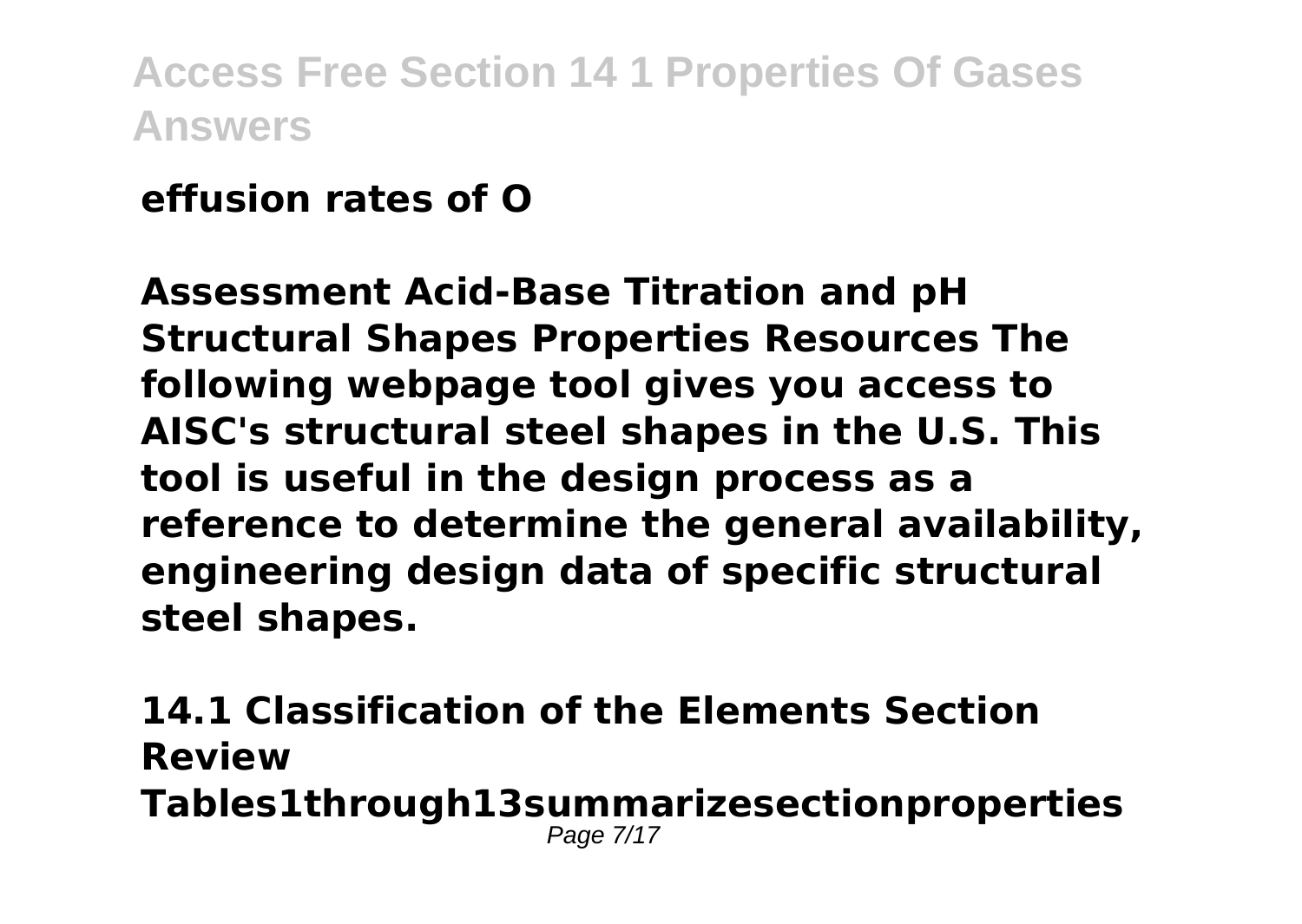**of grouted and ungrouted 4-, 6-, 8-, 10-, 12-, 14 and 16-in. Masonry Units, ASTM C 90-06 (ref. 4) as shown in Figure 1, except as noted inTables 8 through 13. Note that prior to ASTM C 90-06, two minimum face shell thicknesses for units 10-in. in.(32 mm)).**

**SECTION 14.1 THE PROPERTIES OF GASES SECTION 14.2 THE GAS LAWS (pages 418–425) This section explains the relationships among the volume, pressure, and temperature of gases as described by Boyle's law, Charles's law, Gay-Lussac's law, and the combined gas law. Boyle's Law: Pressure and Volume (pages** Page 8/17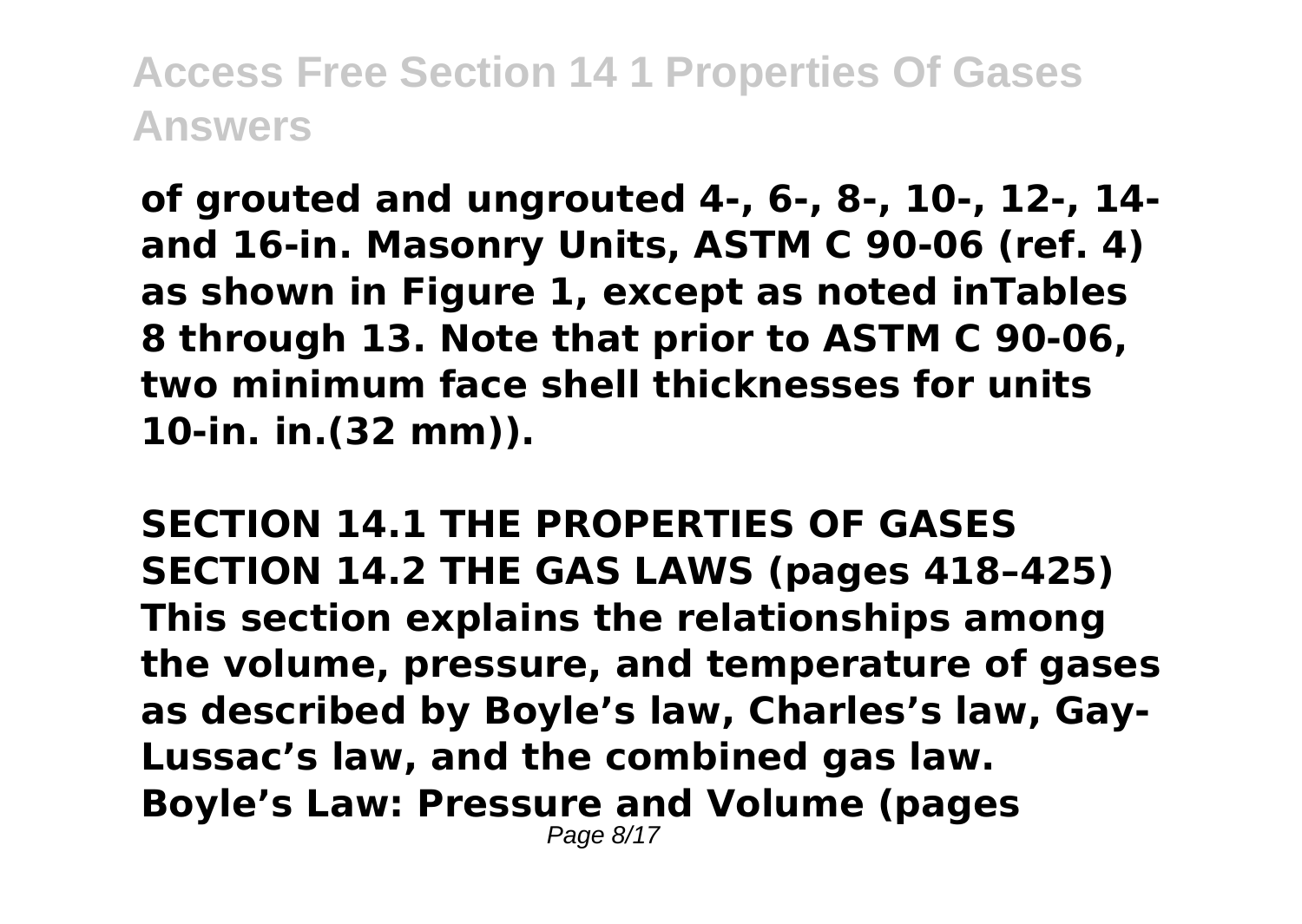**418–419) 1.**

**Section 4(f) Properties - US Department of Transportation Section modulus. Other geometric properties used in design include area for tension and shear, radius of gyration for compression, and moment of inertia and polar moment of inertia for stiffness. Any relationship between these properties is highly dependent on the shape in question. Equations for the section moduli of common shapes are given below.**

**Cliffe Dekker Hofmeyr - Section 14 of the** Page 9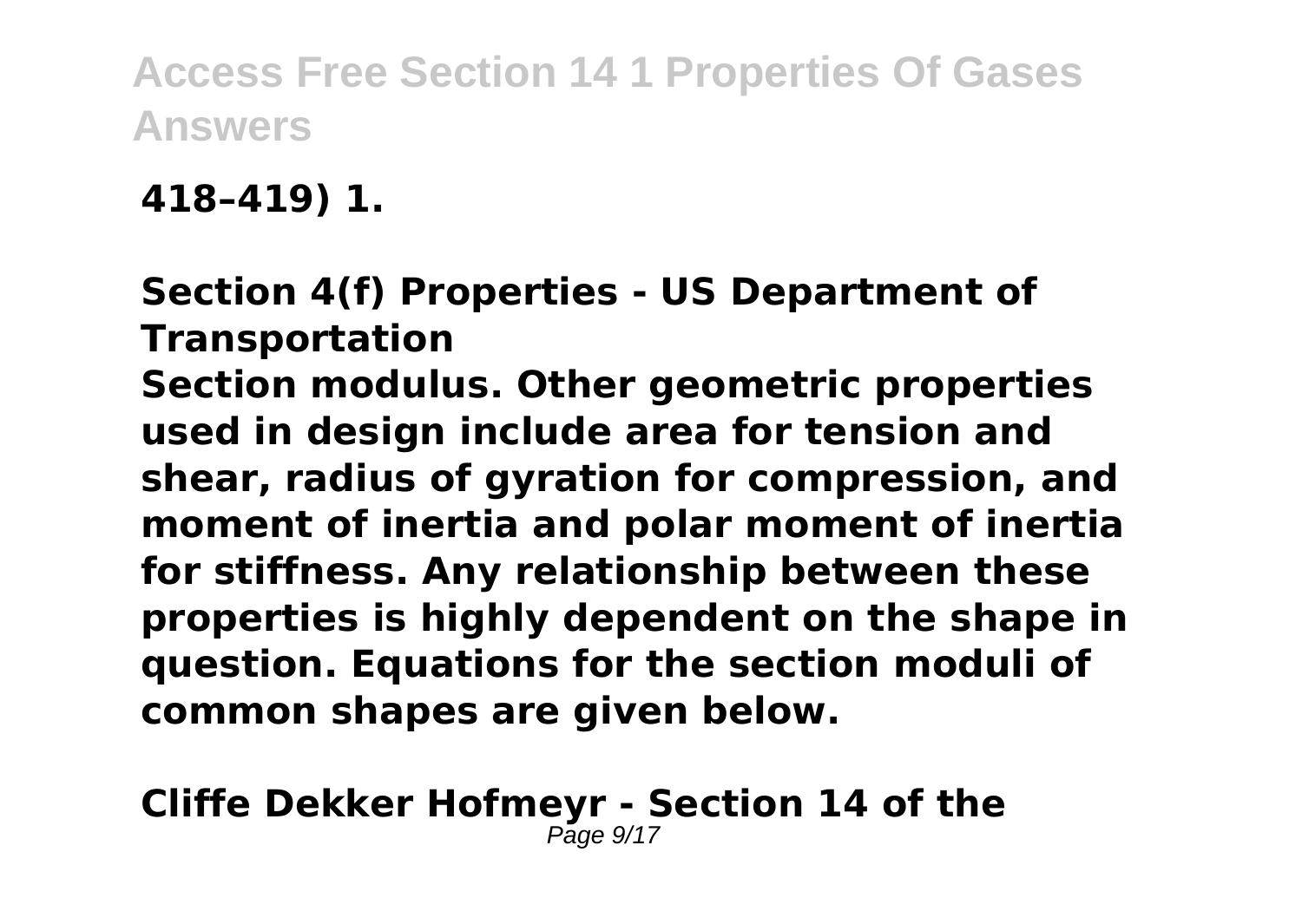**Prescription Act ... SECTION 14.1 PROPERTIES OF GASES (pages 413–417) Filetype: PDF:.Practice Problems In your notebook, chemistry for ws6.3.1a key; PDF files topic about chapter 12 the behavior of gases practice problems answer key.Problems.SECTION 14.1 THE PROPERTIES.of gases study guide key answers.Prentice Hall Chemistry Section 14 1 The Properties Of Gases.properties of gases worksheet with answer key ...**

**Chemistry 14.1 and 14.2: Properties and Laws of Gases ...**

Page 10/17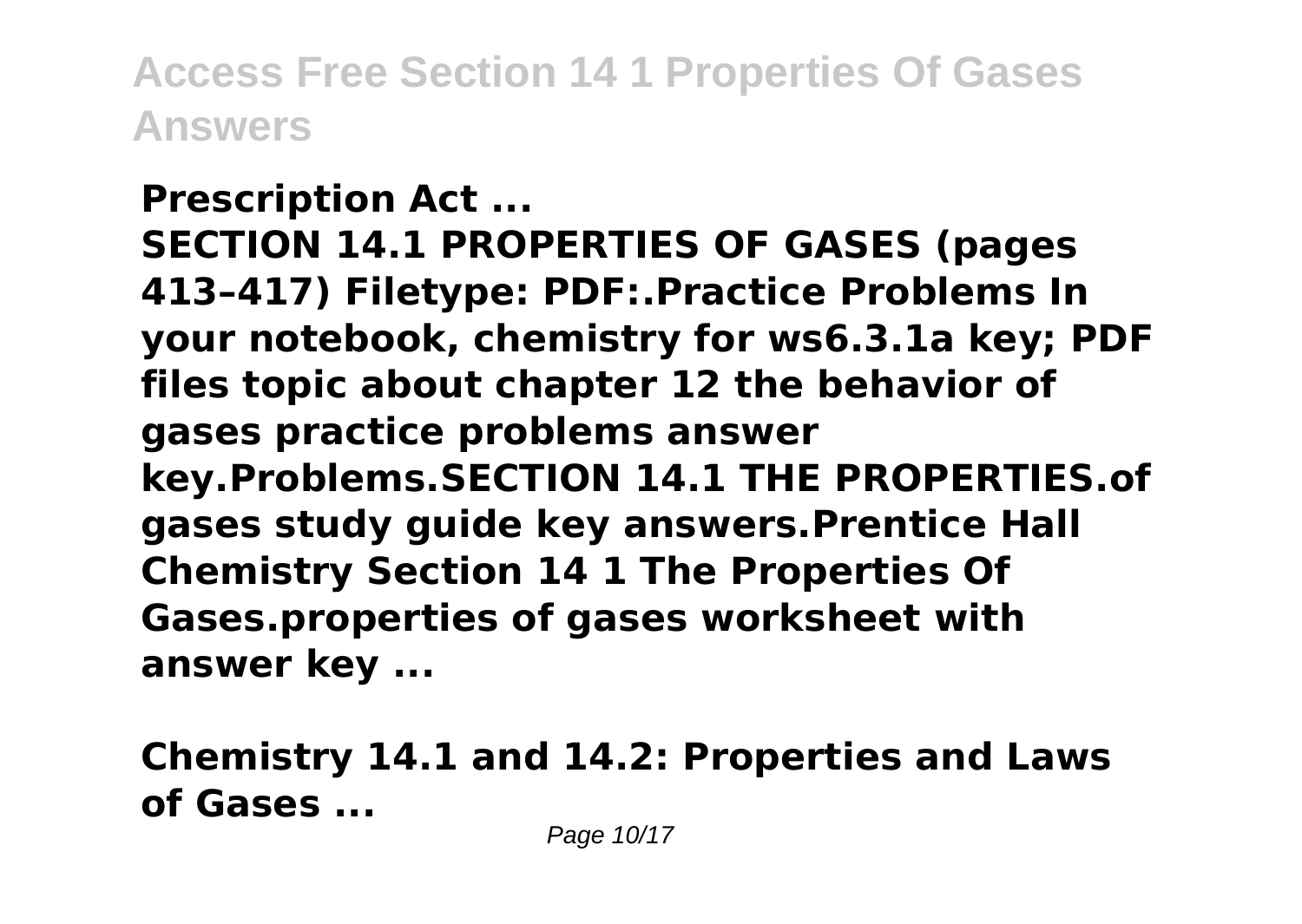**Section Area Moment of Inertia Properties Area Moment of Inertia of Common Shapes. Engineering Metals and Materials Table of Contents. Engineering Calculators. Engineering Analysis Menu. The following links are to calculators which will calculate the Section Area Moment of Inertia Properties of common shapes.**

**Section 14.1 the properties of gases practice problems ... Section 14 transfers A Section 14 transfer is the transfer of retirement fund benefits from one retirement fund to another in terms of Section** Page 11/17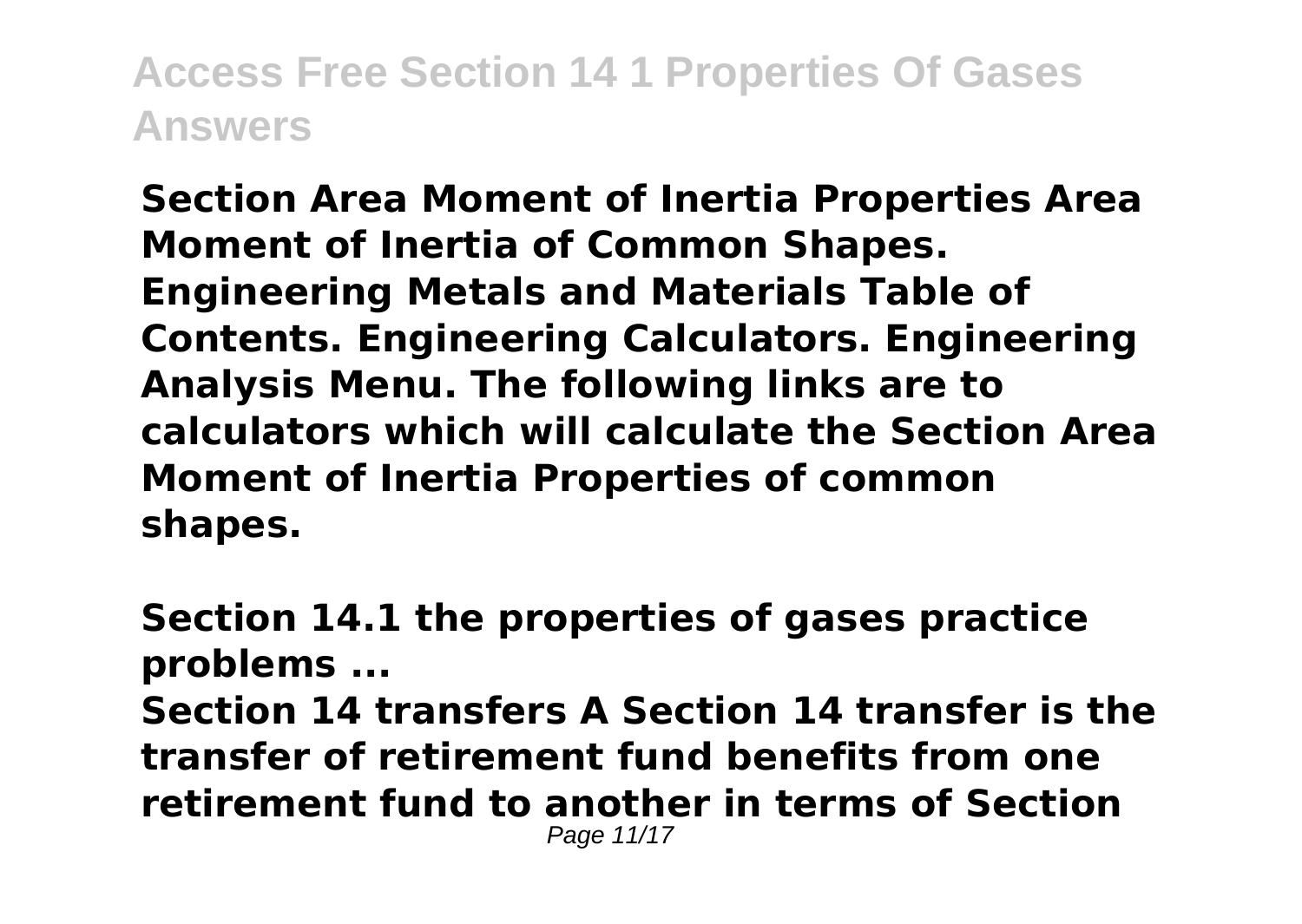**14 of the Pension Funds Act. Section 14 transfers will either follow the Section 14.1 or 14.8 process. For Section 14.1 transfers, we are required to submit the transfer documents to the Registrar of ...**

**Section 14 1 Properties Of SECTION 14.1 PROPERTIES OF GASES (pages 413–417) This section uses kinetic theory to explain the properties of gases. This section also explains how gas pressure is affected by the amount of gas, its volume, and its temperature.**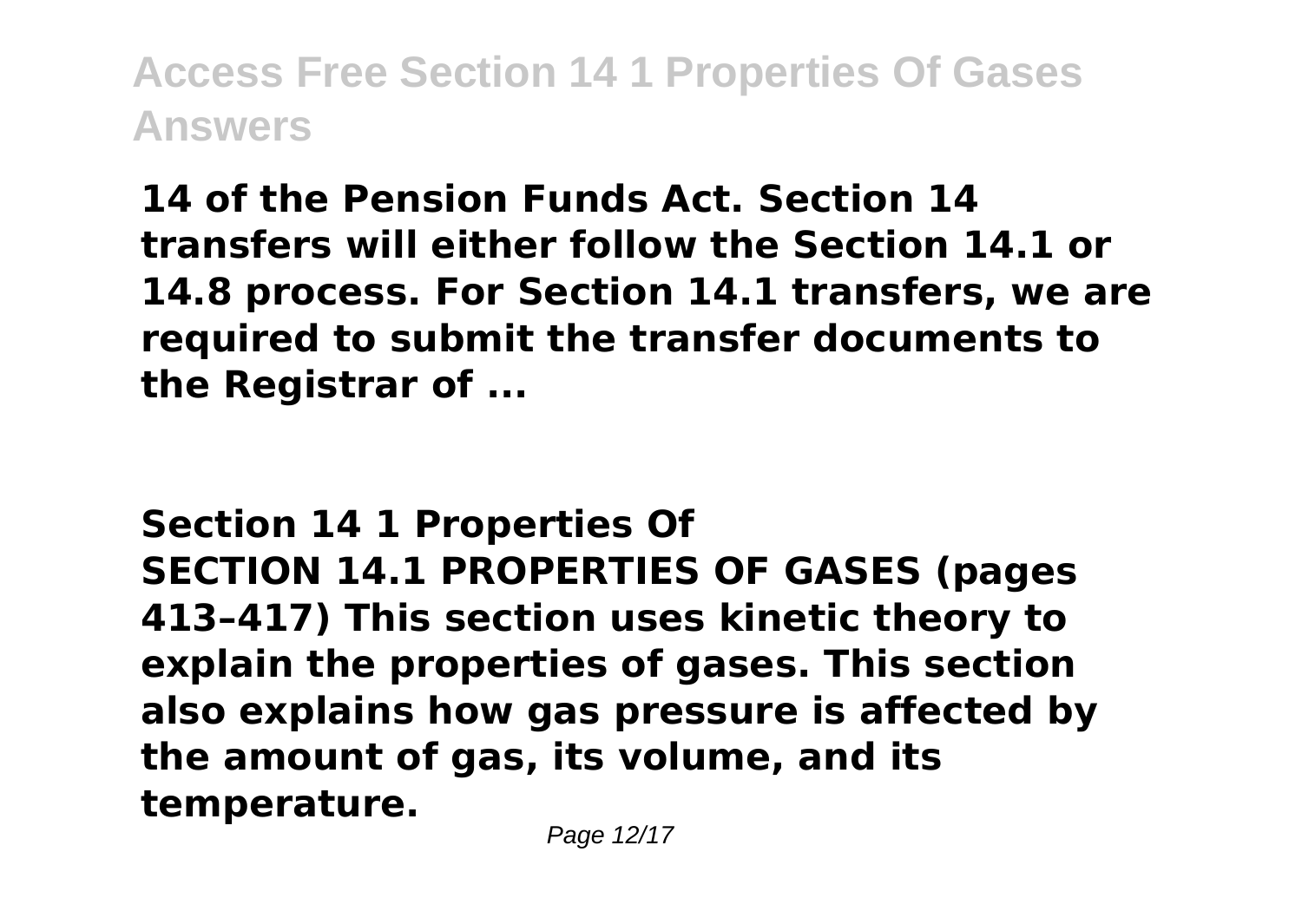#### **Chemistry: Chapter 14 (Section 14.1) Flashcards | Quizlet**

**that are introduced in this section.Each blank can be completed with a term,short phrase,or number. The periodic table organizes the elements into vertical 1. and horizontal in order of increasing . 2. The table is constructed so that elements that have similar chemical 3. properties are in the same . The elements in Groups 1A 4.**

**NCMA TEK Start studying Chemistry 14.1 and 14.2:** Page 13/17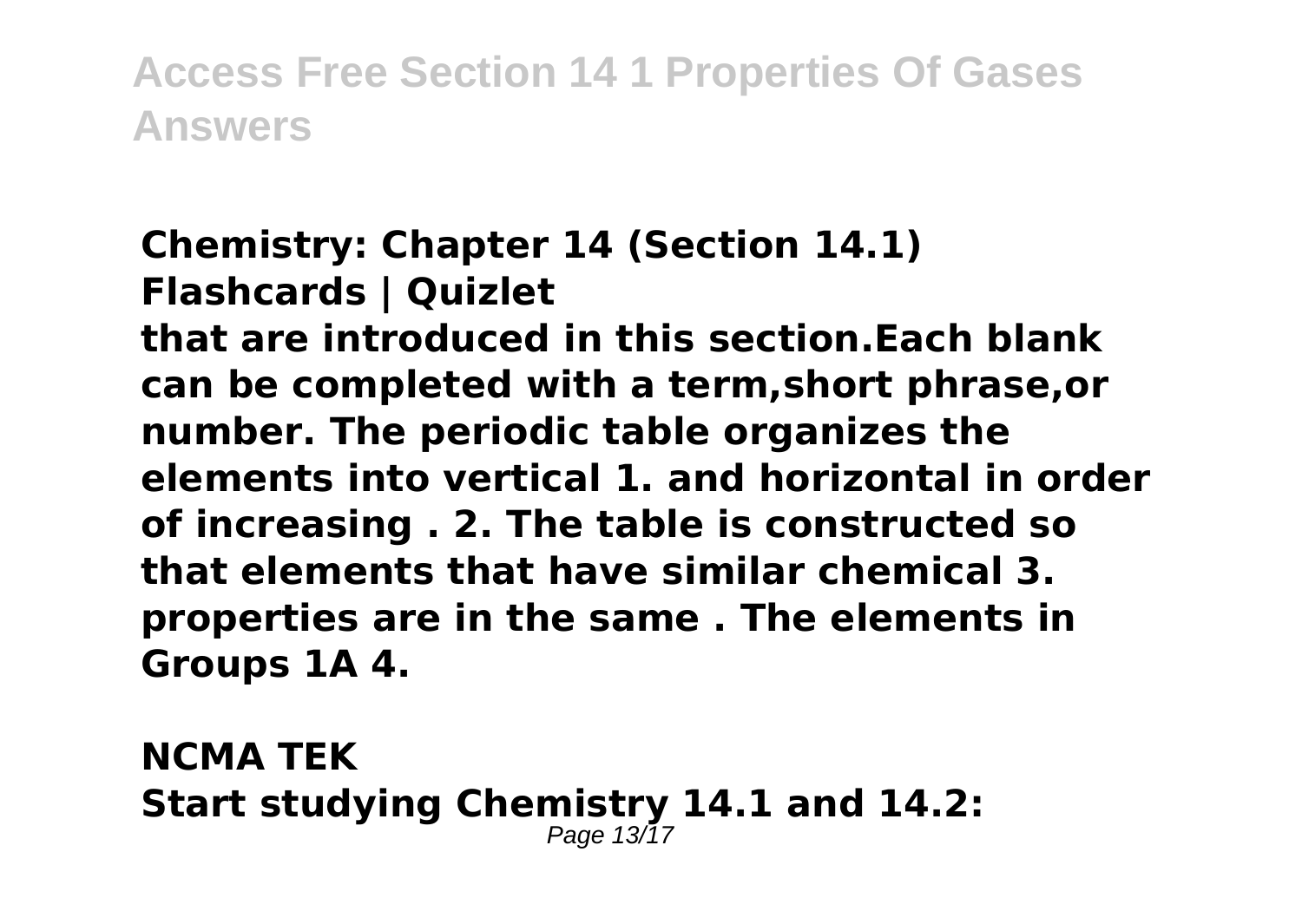**Properties and Laws of Gases. Learn vocabulary, terms, and more with flashcards, games, and other study tools.**

#### **SECTION 14.1 PROPERTIES OF GASES(pages 413–417)**

**Chemistry: Chapter 14 - Section 14.1 Terms in this set (9) What are reactions that can be made to go either direction, that is, from reactants to product or from product to reactants?**

**Section modulus - Wikipedia Section Quiz: Aqueous Solutions and the** Page 14/17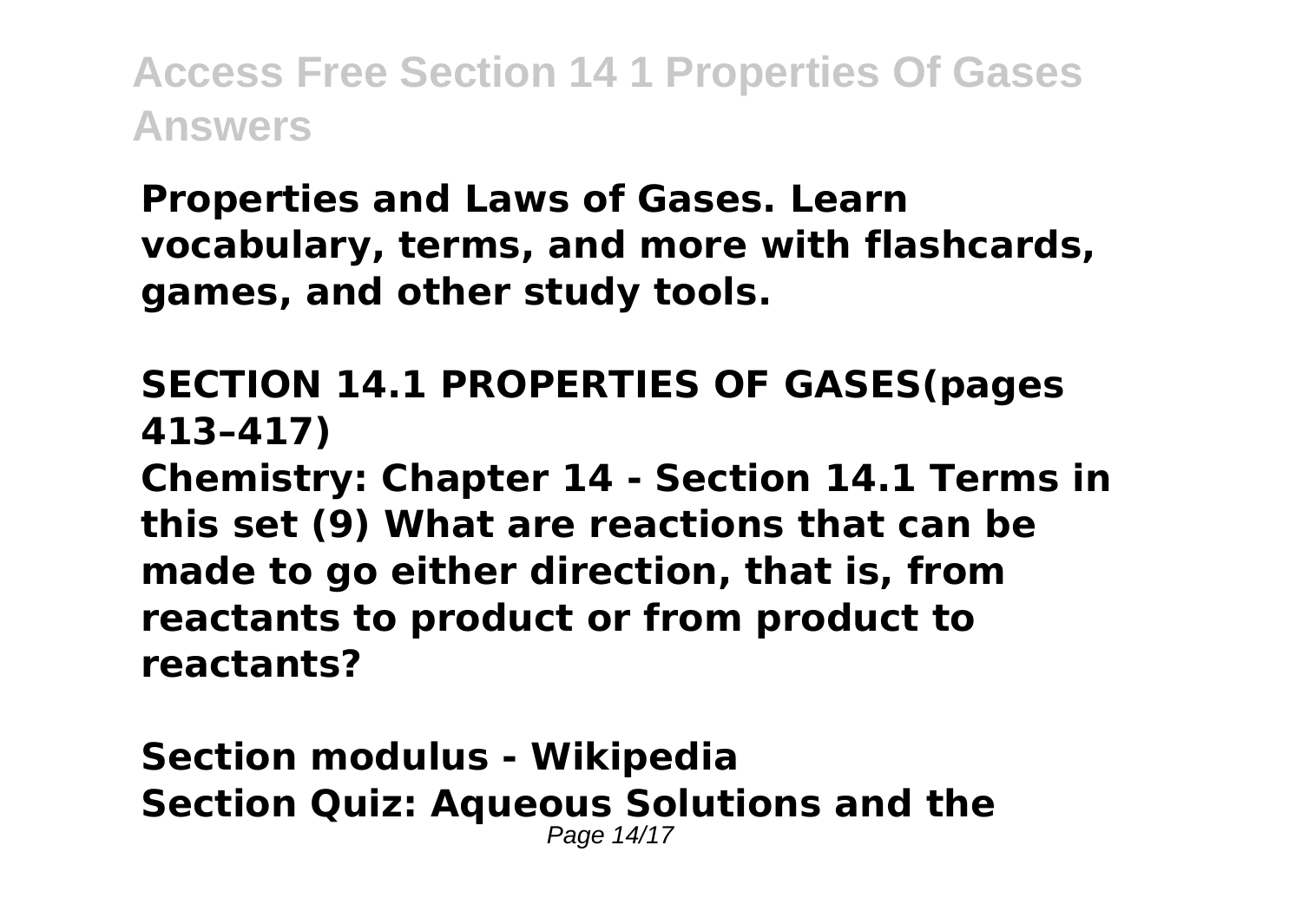**Concept of pH In the space provided, write the letter of the term or phrase that best completes each statement or best answers each question.**

**HSSHollow Structural Sections F2 APPENDIX F Properties of Structural-Steel Shapes. 11 2 2. TABLE F-1(a) PROPERTIES OF WIDE-FLANGE SECTIONS (W SHAPES) – USCS UNITS (ABRIDGED LIST) Weight Flange Axis 1-1 Axis 2-2 per Web Designation foot Area Depth thickness Width Thickness IS r IS r. lb in.2 in. in. in. in. in.4 in.3 in. in.4 in.3 in.**

**Louisiana State Legislature** Page 15/17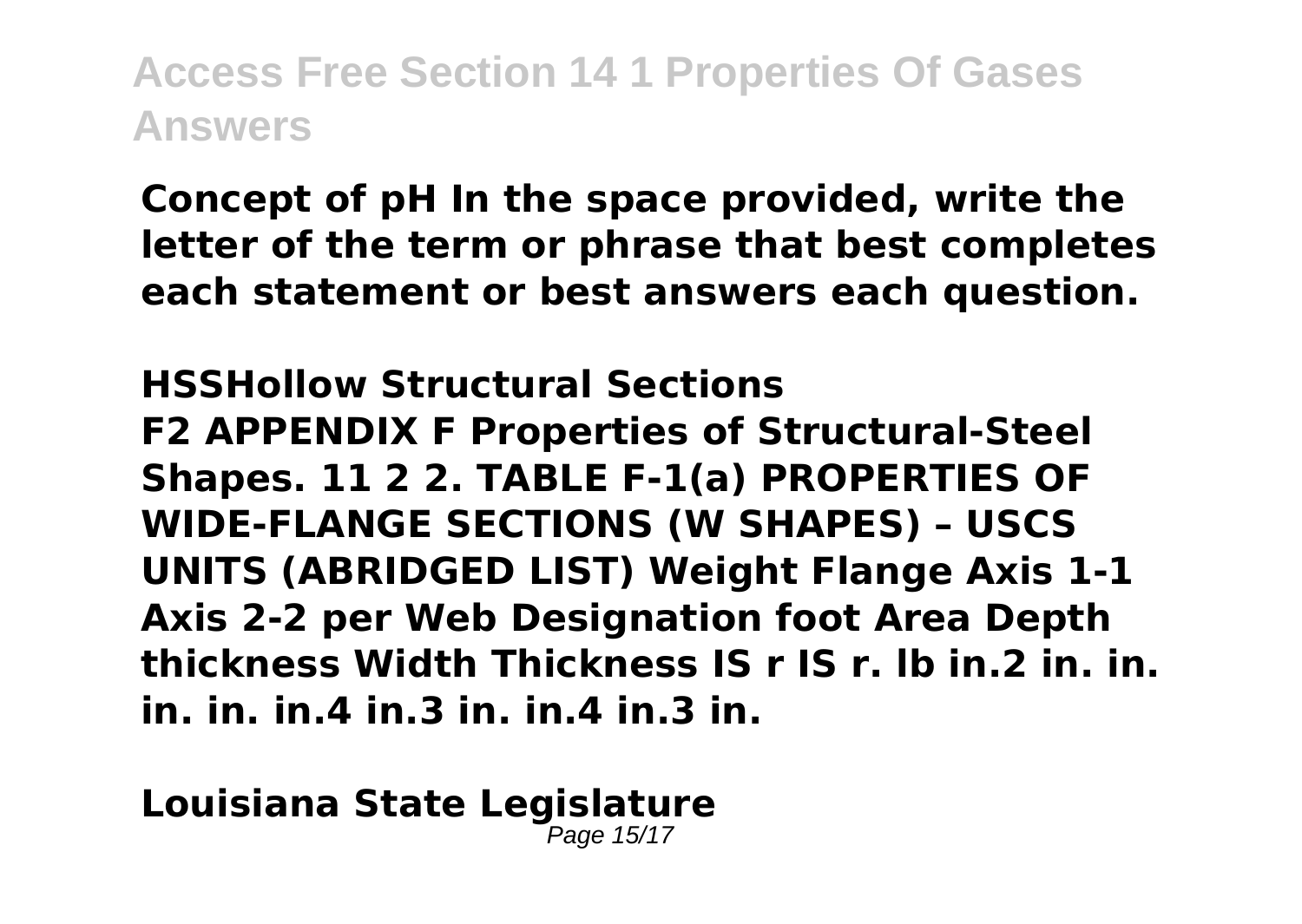**AND SECTION PROPERTIES OF ROUND HSS Shape Design Wall Thickness, t Nominal Wt Area, A D/t I S r Z Torsion J C in. lb/ft in.2 in.4 in.3 in. in.3 in.4 in.3 HSS20X0.500 0.500 104.23 30.6 40.0 1460 146 6.90 190 2910 291 X0.375 0.375 78.67 23.1 53.3 1110 111 6.94 144 2230 223 HSS18X0.500 0.500 93.54 27.5 36.0 1050 117 6.19 153 2110 234**

**AISC Structural Shapes Properties Viewer - Engineers Edge Section 14 of the Act provides that the running of prescription shall be interrupted by an express or tacit acknowledgment by the debtor.** Page 16/17